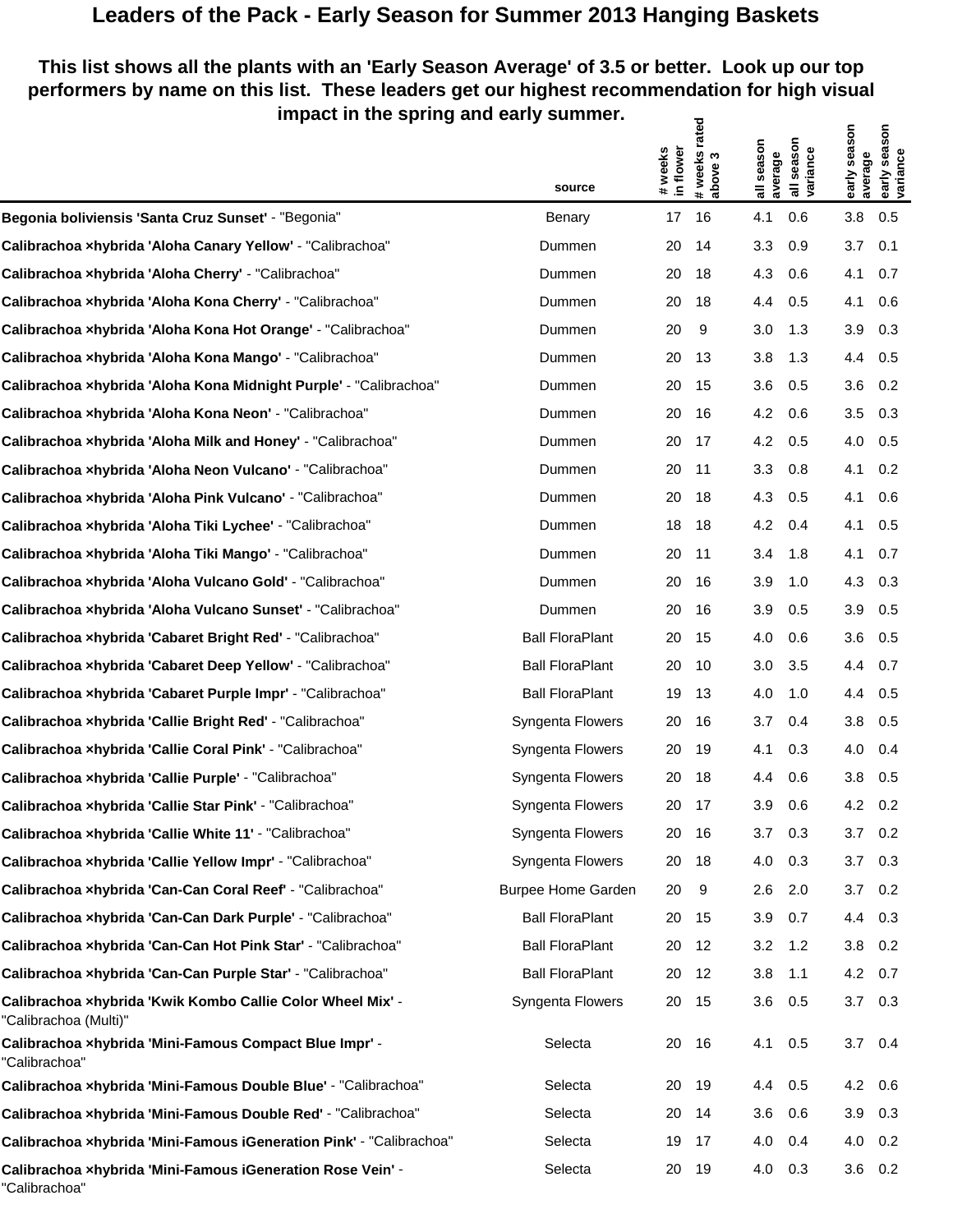## Leaders of the Pack - Early Season for Summer 2013 Hanging Baskets

|                                                                              | source                 | # weeks<br>in flower | rated<br># weeks r<br>  above 3 | season<br>average | season<br>all seasor<br>variance | early season<br>average | season<br>early sea<br>variance |
|------------------------------------------------------------------------------|------------------------|----------------------|---------------------------------|-------------------|----------------------------------|-------------------------|---------------------------------|
| Calibrachoa xhybrida 'Mini-Famous iGeneration White' -<br>"Calibrachoa"      | Selecta                | 20                   | 19                              | 4.1               | 0.3                              | 3.9                     | 0.4                             |
| Impatiens hawkerii 'Sonic Deep Red' - "New Guinea Impatiens"                 | Syngenta Flowers       | 15                   | 20                              | 4.4               | 0.4                              | 4.0                     | 0.3                             |
| Impatiens hawkerii 'Sonic Lilac' - "New Guinea Impatiens"                    | Syngenta Flowers       | 16                   | 18                              | 3.9               | 0.3                              | 3.9                     | 0.2                             |
| Impatiens hawkerii 'Sonic Magic Pink' - "New Guinea Impatiens"               | Syngenta Flowers       | 20                   | 19                              | 4.4               | 0.3                              | 4.4                     | 0.3                             |
| Impatiens hawkerii 'Sonic Orange' - "New Guinea Impatiens"                   | Syngenta Flowers       | 15                   | 19                              | 4.4               | 0.4                              | 4.1                     | 0.5                             |
| Impatiens hawkerii 'Sonic Salmon' - "New Guinea Impatiens"                   | Syngenta Flowers       | 18                   | 19                              | 4.1               | 0.4                              | 4.0                     | 0.5                             |
| Impatiens hawkerii 'Sonic Sweet Purple' - "New Guinea Impatiens"             | Syngenta Flowers       | 17                   | 19                              | 3.9               | 0.1                              | 3.8                     | 0.2                             |
| Impatiens hawkerii 'Sonic White' - "New Guinea Impatiens"                    | Syngenta Flowers       | 15                   | 16                              | 3.9               | 0.4                              | 3.7                     | 0.6                             |
| Lantana camara 'Kwik Kombo Bandana Lemon Squeeze Mix' -<br>"Lantana (Multi)" | Syngenta Flowers       | 20                   | 16                              | 4.3               | 0.6                              | 3.8                     | 0.6                             |
| Multi- species 'Confetti Garden Blazing Maple' - "Mixed Planting"            | Dummen                 | 19                   | 11                              | 3.4               | 1.6                              | 4.4                     | 0.3                             |
| Multi- species 'Confetti Garden Hawaiian Flamingo' - "Mixed Planting"        | Dummen                 | 15                   | 12                              | 3.0               | 2.5                              | 4.2                     | 0.2                             |
| Multi- species 'Confetti Garden Hawaiian Hilo' - "Mixed Planting"            | Dummen                 | 20                   | -20                             | 4.3               | 0.3                              | 4.6                     | 0.4                             |
| Multi- species 'Confetti Garden Mochaccino Melt' - "Mixed Planting"          | Dummen                 | 17                   | 12                              | 3.6               | 1.2                              | 4.4                     | 0.3                             |
| Multi- species 'Confetti Garden Oktoberfest' - "Mixed Planting"              | Dummen                 | 19                   | -12                             | 3.1               | 1.8                              | 4.1                     | 0.1                             |
| Multi- species 'Confetti Garden Purple Cleopatra' - "Mixed Planting"         | Dummen                 | 20                   | -13                             | 3.5               | 1.5                              | 4.4                     | 0.2                             |
| Multi- species 'Confetti Garden Rockin Red' - "Mixed Planting"               | Dummen                 | 20                   | 10                              | 3.0               | 2.0                              | 4.2                     | 0.3                             |
| Multi- species 'Kwik Kombo Desert Sunset Mix' - "Mixed Planting"             | Syngenta Flowers       | 20                   | -12                             | 3.3               | 2.2                              | 4.5                     | 0.3                             |
| Multi- species 'Kwik Kombo Fire and Ice Mix' - "Mixed Planting"              | Syngenta Flowers       | 19                   | 12                              | 3.1               | 2.7                              | 4.3                     | 0.2                             |
| Multi- species 'Kwik Kombo Night in Pompeii Mix' - "Mixed Planting"          | Syngenta Flowers       | 20                   | -12                             | 3.7               | 1.7                              | 4.6                     | 0.2                             |
| Multi- species 'Kwik Kombo Primary Perfection Mix' - "Mixed<br>Planting"     | Syngenta Flowers       | 20                   | 12                              | 3.6               | 1.7                              | 4.6                     | 0.3                             |
| Multi- species 'Kwik Kombo Summer Skyline Mix' - "Mixed Planting             | Syngenta Flowers       | 20                   | 18                              | 4.0               | 0.5                              | 4.4                     | 0.3                             |
| Multi- species 'MixMaster Jewel Tones' - "Mixed Planting"                    | <b>Ball FloraPlant</b> | 18                   | 19                              | 4.3               | 0.3                              | 4.5                     | 0.2                             |
| Multi- species 'MixMaster Laguna Beach' - "Mixed Planting"                   | <b>Ball FloraPlant</b> | 20                   | 16                              | 4.1               | 0.8                              | 4.3                     | 0.5                             |
| Multi- species 'MixMaster Sundance' - "Mixed Planting"                       | <b>Ball FloraPlant</b> | 19                   | 20                              | 4.4               | 0.4                              | 4.6                     | 0.4                             |
| Multi- species 'Trixi Double Date 14' - "Mixed Planting"                     | Selecta                | 19                   | 20                              | 4.1               | 0.2                              | 4.2                     | 0.2                             |
| Pelargonium 'Great Balls of Fire Blue' - "Geranium"                          | Dummen                 | 20                   | 11                              | 3.4               | 0.3                              | 3.7                     | 0.2                             |
| Pelargonium 'Great Balls of Fire Dark Red' - "Geranium"                      | Dummen                 | 20                   | 10                              | 3.1               | 1.3                              | 3.9                     | 0.4                             |
| Pelargonium 'Great Balls of Fire Deep Rose' - "Geranium"                     | Dummen                 | 20                   | 13                              | 3.7               | 0.7                              | 4.3                     | 0.3                             |
| Pelargonium 'Great Balls of Fire Lavender' - "Geranium"                      | Dummen                 | 20                   | 11                              | 3.5               | 0.7                              | 4.1                     | 0.3                             |
| Pelargonium 'Great Balls of Fire Merlot' - "Geranium"                        | Dummen                 | 20                   | 12                              | 3.3               | 1.0                              | 4.1                     | 0.1                             |
| Pelargonium interspecific 'Caliente Dark Rose' - "Geranium"                  | Syngenta Flowers       | 20                   | 14                              | 3.9               | 0.5                              | 4.2                     | 0.3                             |
| Pelargonium interspecific 'Caliente Deep Red' - "Geranium"                   | Syngenta Flowers       | 20                   | 11                              | 3.1               | 1.0                              | 3.8                     | 0.2                             |
| Pelargonium interspecific 'Caliente Fire' - "Geranium"                       | Syngenta Flowers       | 20                   | 15                              | 4.0               | 0.6                              | 4.2                     | 0.7                             |
| Pelargonium interspecific 'Caliente Lavender' - "Geranium"                   | Syngenta Flowers       | 20                   | 14                              | 3.7               | 0.4                              | 4.0                     | 0.4                             |
| Pelargonium interspecific 'Caliente Orange' - "Geranium"                     | Syngenta Flowers       | 20                   | 19                              | 4.4               | 0.3                              | 4.3                     | 0.5                             |
| Pelargonium interspecific 'Calliope Burgundy' - "Geranium"                   | Syngenta Flowers       | 18                   | 20                              | 4.6               | 0.2                              | 4.7                     | 0.3                             |
| Pelargonium interspecific 'Calliope Dark Red' - "Geranium"                   | Syngenta Flowers       | 20                   | 20                              | 4.7               | 0.1                              | 4.7                     | 0.2                             |